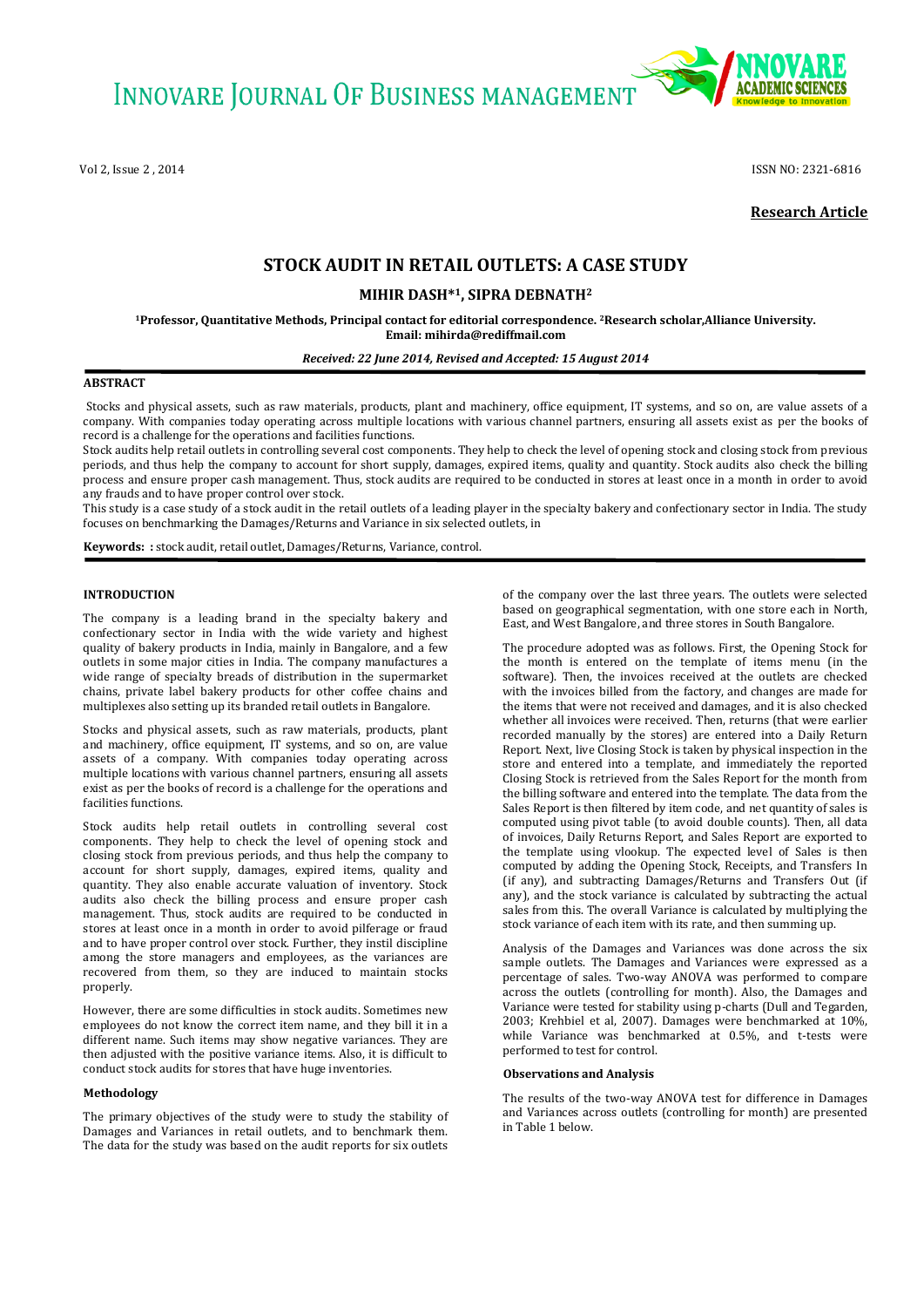| Table 1: ANOVA test for Damages and Variance across outlets |  |
|-------------------------------------------------------------|--|
|-------------------------------------------------------------|--|

|                | <b>Damages</b> |          |            | <b>Variance</b> |          |            |
|----------------|----------------|----------|------------|-----------------|----------|------------|
| <b>Outlets</b> | Mean           | Std.Dev. | Coeff.Var. | Mean            | Std.Dev. | Coeff.Var. |
| N              | 15.52%         | 7.94%    | 51.16%     | $0.44\%$        | $0.26\%$ | 59.28%     |
| S1             | 12.70%         | 8.98%    | 70.72%     | 0.47%           | 0.28%    | 59.62%     |
| S2             | 11.37%         | 10.69%   | 93.95%     | 0.52%           | 0.56%    | 108.59%    |
| S3             | 5.36%          | 2.15%    | 40.13%     | 0.38%           | 0.25%    | 64.56%     |
| W              | 12.52%         | 11.63%   | 92.88%     | 0.34%           | 0.16%    | 46.73%     |
| Е              | 12.09%         | 8.01%    | 66.28%     | 0.31%           | $0.21\%$ | 66.36%     |
| F Stat         | 5.0387         |          |            | 2.0535          |          |            |
| p-value        | 0.0001         |          |            | 0.0370          |          |            |

There was a significant difference in Damages across the six outlets. Average Damage was highest in outlet N and least in outlet S3. Outlet S3 was also the most consistent, while outlets S2 and W had the highest variability in Damages. There was also significant difference in Variance across the outlets. Average Variance is highest in outlet S2 and least in outlet E. Outlet S2 also had the highest variability in Variance.

Due to these differences across outlets, stability needed to be tested separately for each outlet using p-charts and t-tests. The results are presented in Figures 1 - 12 below.

#### **Outlet N**



**Fig. 1: p-chart for Damages in outlet N**

The Damages for outlet N were found to be under control (with a high in July'12). The average level of Damages was 15.52%; against the benchmark (10%), this was found to be highly significant (t cal = 3.681,  $p = 0.0000**$ .



**Fig. 2: p-chart for Variance in outlet N**

The Variance for outlet N was found not to be under control, with an exceptional high in Oct'11. The average level of Variance was 0.44%;

against the benchmark (0.5%), this was found to be not significant (t  $cal = -1.191$ , p-value =  $0.1215$ ).

#### **Outlet S1**



**Fig. 3: p-chart for Damages in outlet S1**

The Damages for outlet S1 were found to be under control (with a high in Jan'12). The average level of Damages was 12.70%; against the benchmark (10%), this was found to be not significant (t cal = 1.672,  $p = 0.0520$ ).



**Fig. 4: p-chart for Variance in outlet S1**

The Variance for outlet S1 was found to be under control. The average level of Variance was 0.47%; against the benchmark (0.5%), this was found to be not significant (t cal =  $-0.342$ , p-value =  $0.3675$ ).

# **Outlet S2**



**Fig. 5: p-chart for Damages in outlet S2**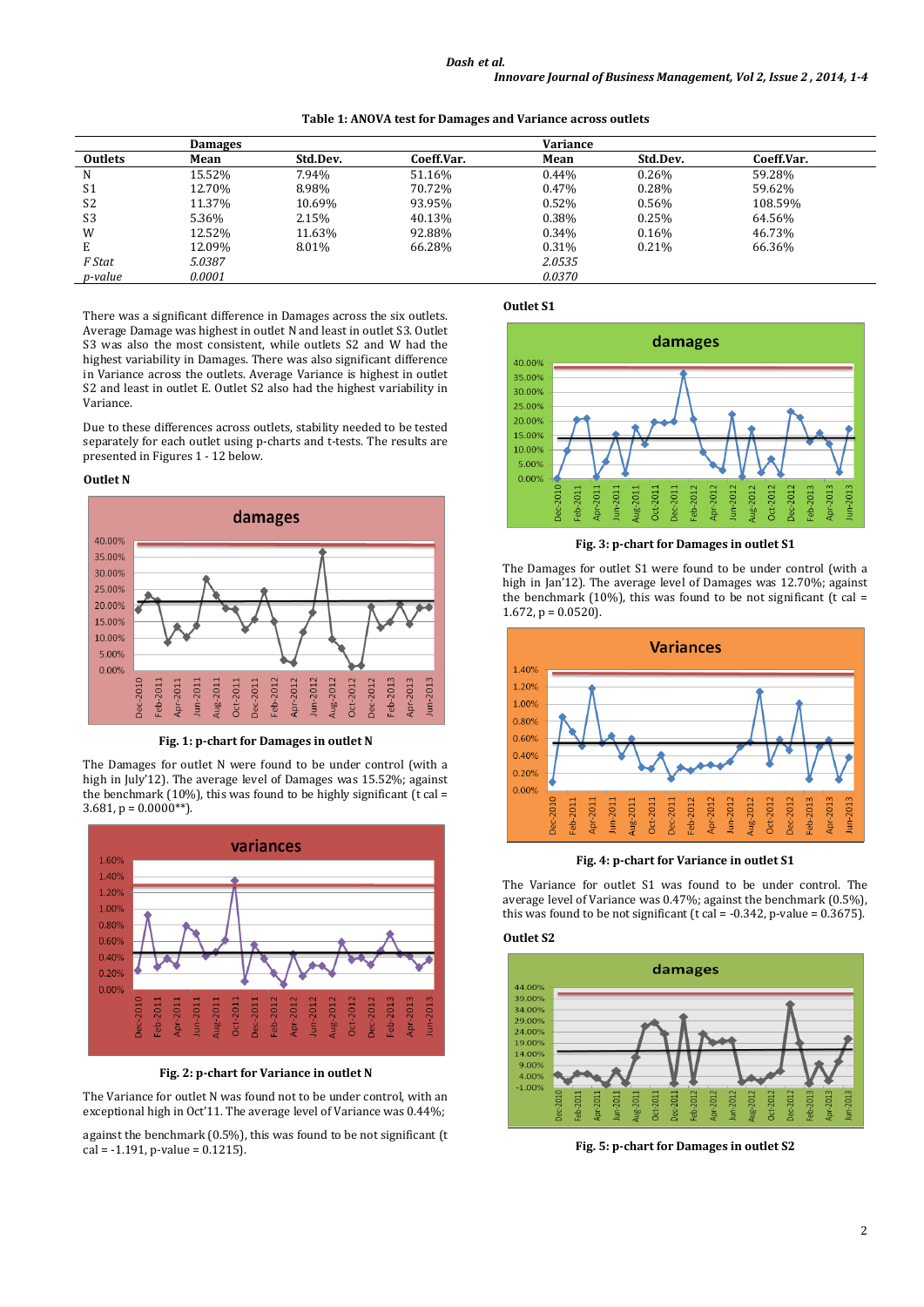The Damages for outlet S2 were found to be under control. The average level of Damages was 11.37%; against the benchmark  $(10\%)$ , this was found to be not significant (t cal = 0.715, p = 0.2400).



**Fig. 6: p-chart for Variance in outlet S2**

The Variance for outlet S2 was found not to be under control, with an exceptional high in Jun'13. The average level of Variance was 0.52%; against the benchmark (0.5%), this was found to be not significant (t cal = 0.258, p-value = 0.3990).

# **Outlet S3**



**Fig. 7: p-chart for Damages in outlet S3**

The Damages for outlet S3 were found not to be under control, with an exceptional high in Apr'11. The average level of Damages was 5.36%; against the benchmark (10%), this was found to be significant (t cal = -12.018, p =  $0.0000**$ ).



**Fig. 8: p-chart for Variance in outlet S3**

The Variance for outlet S3 was found not to be under control, with an exceptional high in Apr'11. The average level of Variance was 0.38%; against the benchmark (0.5%), this was found to be significant (t cal = -2.570, p-value =  $0.0080**$ ).

**Outlet E**



**Fig. 9: p-chart for Damages in outlet E**

The Damages for outlet E were found not to be under control, with an exceptional high in Jan'13. The average level of Damages was 12.52%; against the benchmark (10%), this was found to be not significant (t cal = 1.205, p =  $0.1189$ ).



**Fig. 10: p-chart for Variance in outlet E**

The Variance for outlet E was found to be under control. The average level of Variance was 0.34%; against the benchmark (0.5%), this was found to be significant (t cal = -4.766, p-value =  $0.0000**$ ).

### **Outlet W**



**Fig. 11: p-chart for Damages in outlet W**

The Damages for outlet W were found to be under control (with a high in Nov'11). The average level of Damages was 12.09%; against the benchmark  $(10\%)$ , this was found to be not significant (t cal =